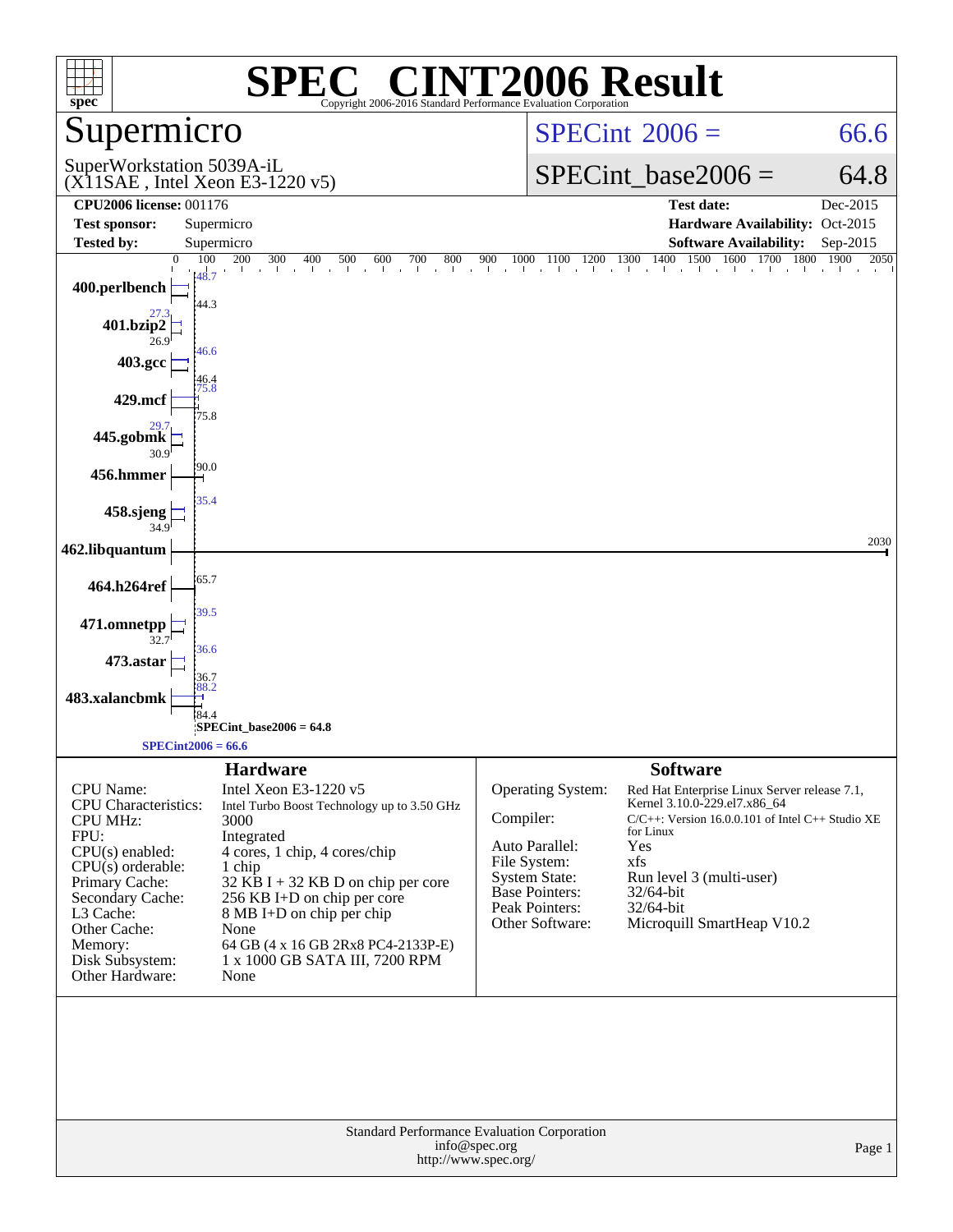

### Supermicro

#### $SPECint2006 = 66.6$  $SPECint2006 = 66.6$

(X11SAE , Intel Xeon E3-1220 v5) SuperWorkstation 5039A-iL

SPECint base2006 =  $64.8$ 

**[CPU2006 license:](http://www.spec.org/auto/cpu2006/Docs/result-fields.html#CPU2006license)** 001176 **[Test date:](http://www.spec.org/auto/cpu2006/Docs/result-fields.html#Testdate)** Dec-2015 **[Test sponsor:](http://www.spec.org/auto/cpu2006/Docs/result-fields.html#Testsponsor)** Supermicro Supermicro **[Hardware Availability:](http://www.spec.org/auto/cpu2006/Docs/result-fields.html#HardwareAvailability)** Oct-2015 **[Tested by:](http://www.spec.org/auto/cpu2006/Docs/result-fields.html#Testedby)** Supermicro **Supermicro [Software Availability:](http://www.spec.org/auto/cpu2006/Docs/result-fields.html#SoftwareAvailability)** Sep-2015

#### **[Results Table](http://www.spec.org/auto/cpu2006/Docs/result-fields.html#ResultsTable)**

|                       | <b>Base</b>    |       |                                                                                                          |              |                |             | <b>Peak</b>    |              |                |              |                |              |
|-----------------------|----------------|-------|----------------------------------------------------------------------------------------------------------|--------------|----------------|-------------|----------------|--------------|----------------|--------------|----------------|--------------|
| <b>Benchmark</b>      | <b>Seconds</b> | Ratio | <b>Seconds</b>                                                                                           | <b>Ratio</b> | <b>Seconds</b> | Ratio       | <b>Seconds</b> | <b>Ratio</b> | <b>Seconds</b> | <b>Ratio</b> | <b>Seconds</b> | <b>Ratio</b> |
| 400.perlbench         | 220            | 44.3  | 221                                                                                                      | 44.3         | 221            | 44.3        | 200            | 48.8         | 201            | 48.7         | 201            | 48.7         |
| 401.bzip2             | 358            | 26.9  | 358                                                                                                      | 26.9         | 358            | 26.9        | 354            | 27.3         | 353            | 27.3         | 354            | 27.3         |
| $403.\mathrm{gcc}$    | 173            | 46.4  | 174                                                                                                      | 46.4         | 174            | 46.3        | 173            | 46.6         | 173            | 46.5         | 173            | 46.6         |
| $429$ .mcf            | 120            | 75.8  | 121                                                                                                      | 75.4         | 120            | 76.0        | 120            | 75.8         | 121            | 75.1         | <u>120</u>     | 75.8         |
| $ 445.\text{gobmk} $  | 339            | 30.9  | 339                                                                                                      | 30.9         | 339            | 30.9        | 353            | 29.7         | 353            | 29.7         | 353            | 29.7         |
| $ 456$ .hmmer         | 104            | 90.0  | 104                                                                                                      | 89.9         | 103            | 90.3        | 104            | 90.0         | 104            | 89.9         | 103            | 90.3         |
| $ 458 \text{.}$ sjeng | 347            | 34.9  | 347                                                                                                      | 34.9         | 347            | 34.9        | 342            | 35.4         | 342            | 35.4         | 342            | 35.4         |
| 462.libquantum        | 10.2           | 2030  | 10.2                                                                                                     | 2030         | 10.2           | 2030        | 10.2           | 2030         | 10.2           | 2030         | 10.2           | 2030         |
| 464.h264ref           | 337            | 65.7  | 337                                                                                                      | 65.7         | 337            | 65.6        | 337            | 65.7         | 337            | 65.7         | 337            | 65.6         |
| $ 471$ .omnetpp       | 191            | 32.7  | 192                                                                                                      | 32.5         | 191            | <u>32.7</u> | 159            | 39.4         | 158            | 39.5         | 158            | 39.5         |
| $473$ . astar         | 192            | 36.7  | 191                                                                                                      | 36.7         | 191            | 36.7        | 192            | 36.5         | 191            | 36.7         | <u>192</u>     | 36.6         |
| 483.xalancbmk         | 82.0           | 84.1  | 81.8                                                                                                     | 84.4         | 81.5           | 84.7        | 77.9           | 88.6         | 78.2           | 88.2         | 78.2           | 88.2         |
|                       |                |       | Results appear in the order in which they were run. Bold underlined text indicates a median measurement. |              |                |             |                |              |                |              |                |              |

#### **[Submit Notes](http://www.spec.org/auto/cpu2006/Docs/result-fields.html#SubmitNotes)**

The config file option 'submit' was used.

#### **[Operating System Notes](http://www.spec.org/auto/cpu2006/Docs/result-fields.html#OperatingSystemNotes)**

Stack size set to unlimited using "ulimit -s unlimited"

#### **[Platform Notes](http://www.spec.org/auto/cpu2006/Docs/result-fields.html#PlatformNotes)**

 Sysinfo program /home/cpu2006/config/sysinfo.rev6914 \$Rev: 6914 \$ \$Date:: 2014-06-25 #\$ e3fbb8667b5a285932ceab81e28219e1 running on localhost.localdomain Mon Dec 28 10:01:34 2015 This section contains SUT (System Under Test) info as seen by some common utilities. To remove or add to this section, see: <http://www.spec.org/cpu2006/Docs/config.html#sysinfo> From /proc/cpuinfo model name : Intel(R) Xeon(R) CPU E3-1220 v5 @ 3.00GHz 1 "physical id"s (chips) 4 "processors" cores, siblings (Caution: counting these is hw and system dependent. The following excerpts from /proc/cpuinfo might not be reliable. Use with caution.)

 cpu cores : 4 siblings : 4 physical 0: cores 0 1 2 3 cache size : 8192 KB

Continued on next page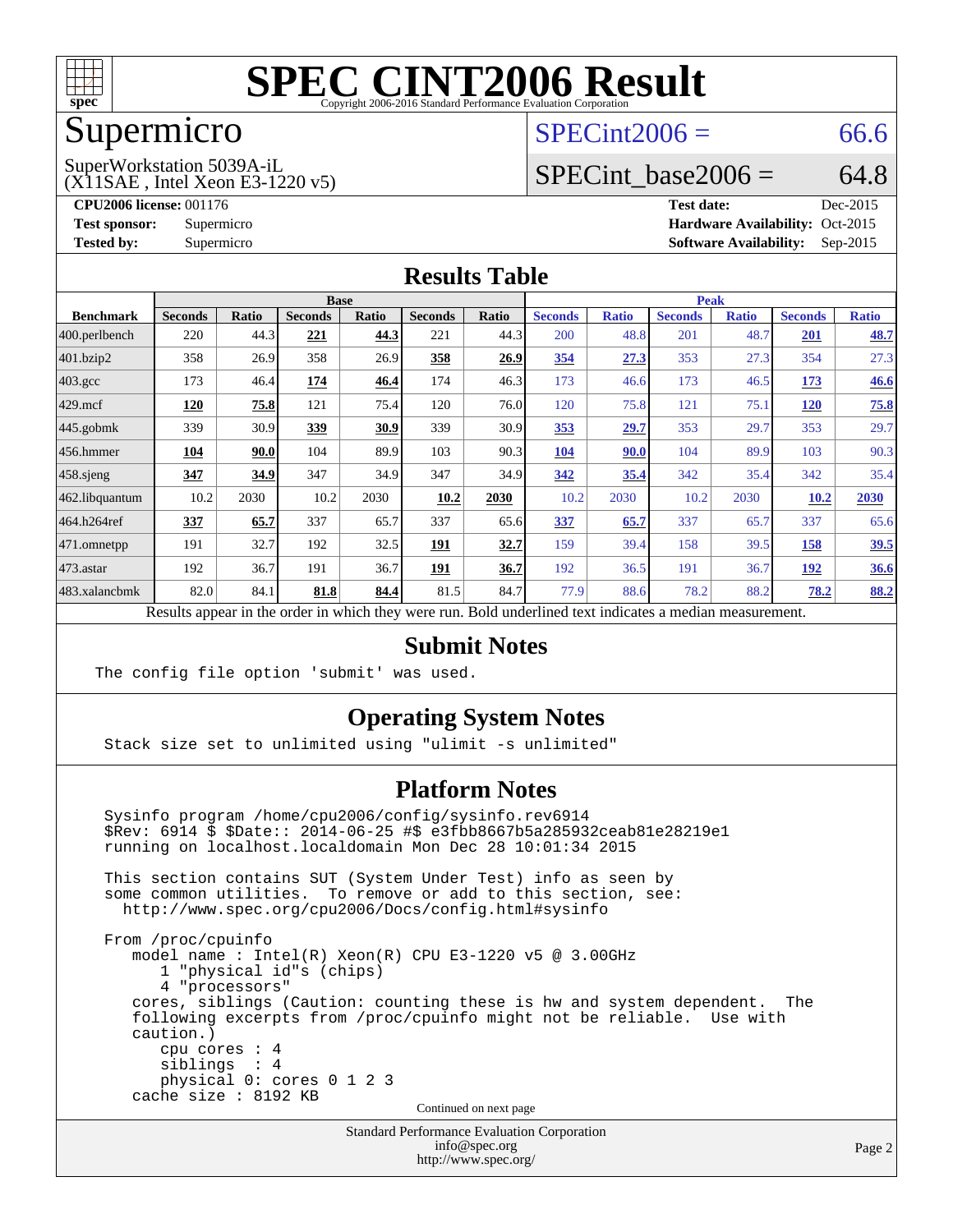

#### Supermicro

 $SPECint2006 = 66.6$  $SPECint2006 = 66.6$ 

(X11SAE , Intel Xeon E3-1220 v5) SuperWorkstation 5039A-iL

 $SPECTnt\_base2006 = 64.8$ 

**[CPU2006 license:](http://www.spec.org/auto/cpu2006/Docs/result-fields.html#CPU2006license)** 001176 **[Test date:](http://www.spec.org/auto/cpu2006/Docs/result-fields.html#Testdate)** Dec-2015 **[Test sponsor:](http://www.spec.org/auto/cpu2006/Docs/result-fields.html#Testsponsor)** Supermicro Supermicro **[Hardware Availability:](http://www.spec.org/auto/cpu2006/Docs/result-fields.html#HardwareAvailability)** Oct-2015 **[Tested by:](http://www.spec.org/auto/cpu2006/Docs/result-fields.html#Testedby)** Supermicro **Supermicro [Software Availability:](http://www.spec.org/auto/cpu2006/Docs/result-fields.html#SoftwareAvailability)** Sep-2015

#### **[Platform Notes \(Continued\)](http://www.spec.org/auto/cpu2006/Docs/result-fields.html#PlatformNotes)**

 From /proc/meminfo MemTotal: 65622656 kB HugePages\_Total: 0<br>Hugepagesize: 2048 kB Hugepagesize: From /etc/\*release\* /etc/\*version\* os-release: NAME="Red Hat Enterprise Linux Server" VERSION="7.1 (Maipo)" ID="rhel" ID\_LIKE="fedora" VERSION\_ID="7.1" PRETTY\_NAME="Red Hat Enterprise Linux Server 7.1 (Maipo)" ANSI\_COLOR="0;31" CPE\_NAME="cpe:/o:redhat:enterprise\_linux:7.1:GA:server" redhat-release: Red Hat Enterprise Linux Server release 7.1 (Maipo) system-release: Red Hat Enterprise Linux Server release 7.1 (Maipo) system-release-cpe: cpe:/o:redhat:enterprise\_linux:7.1:ga:server uname -a: Linux localhost.localdomain 3.10.0-229.el7.x86\_64 #1 SMP Thu Jan 29 18:37:38 EST 2015 x86\_64 x86\_64 x86\_64 GNU/Linux run-level 3 Dec 27 20:46 SPEC is set to: /home/cpu2006 Filesystem Type Size Used Avail Use% Mounted on /dev/mapper/rhel-home xfs 850G 3.4G 846G 1% /home Additional information from dmidecode: Warning: Use caution when you interpret this section. The 'dmidecode' program reads system data which is "intended to allow hardware to be accurately determined", but the intent may not be met, as there are frequent changes to hardware, firmware, and the "DMTF SMBIOS" standard. BIOS American Megatrends Inc. 1.0a 12/01/2015 Memory: 4x Samsung M391A2K43BB1-CPB 16 GB 2 rank 2133 MHz (End of data from sysinfo program) **[General Notes](http://www.spec.org/auto/cpu2006/Docs/result-fields.html#GeneralNotes)** Environment variables set by runspec before the start of the run:  $KMP$  AFFINITY = "granularity=fine, scatter" LD\_LIBRARY\_PATH = "/home/cpu2006/libs/32:/home/cpu2006/libs/64:/home/cpu2006/sh" OMP\_NUM\_THREADS = "4" Binaries compiled on a system with 1x Intel Core i5-4670K CPU + 32GB memory using RedHat EL 7.1 Continued on next page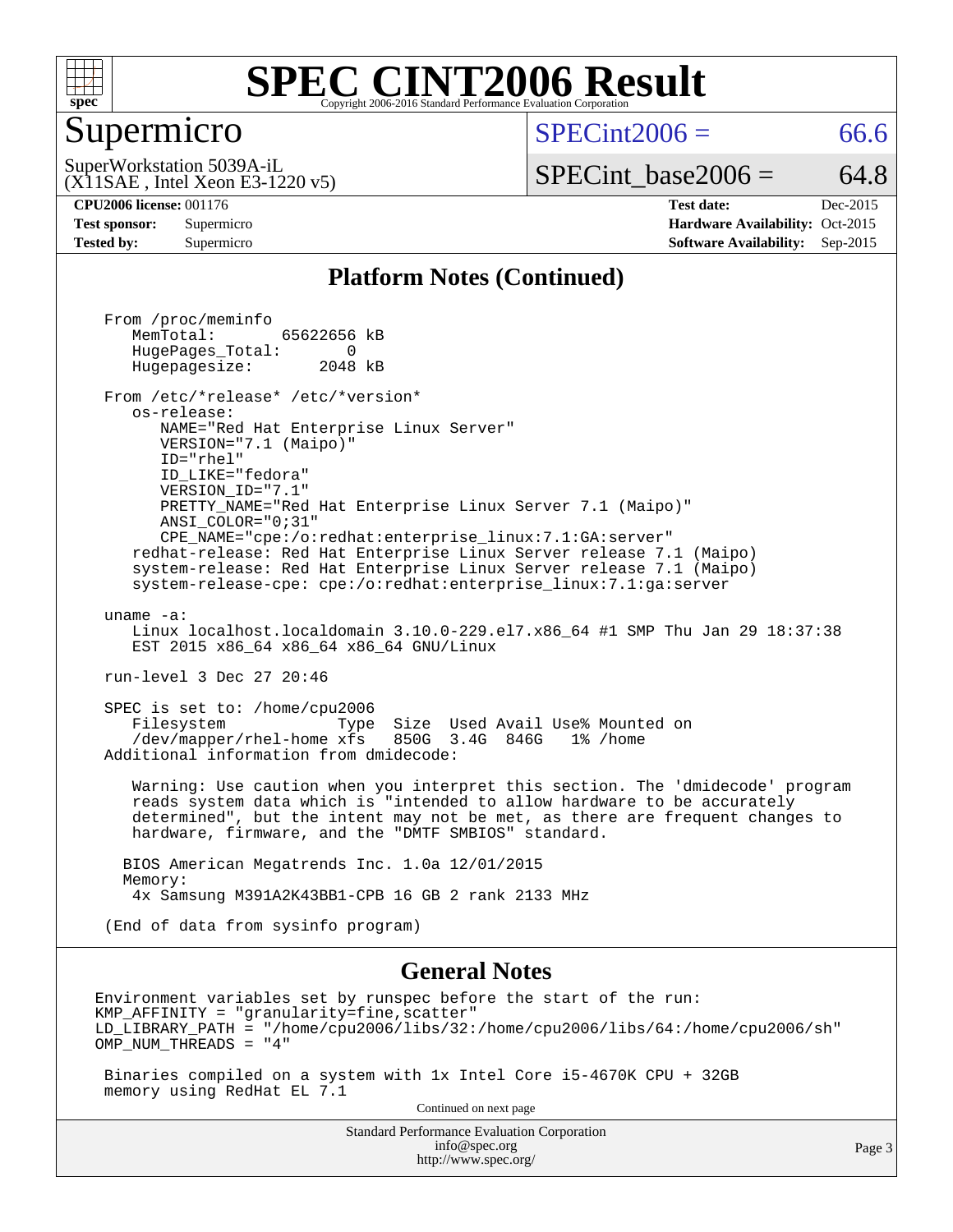

### Supermicro

 $SPECint2006 = 66.6$  $SPECint2006 = 66.6$ 

(X11SAE , Intel Xeon E3-1220 v5) SuperWorkstation 5039A-iL

SPECint base2006 =  $64.8$ 

**[CPU2006 license:](http://www.spec.org/auto/cpu2006/Docs/result-fields.html#CPU2006license)** 001176 **[Test date:](http://www.spec.org/auto/cpu2006/Docs/result-fields.html#Testdate)** Dec-2015 **[Test sponsor:](http://www.spec.org/auto/cpu2006/Docs/result-fields.html#Testsponsor)** Supermicro Supermicro **[Hardware Availability:](http://www.spec.org/auto/cpu2006/Docs/result-fields.html#HardwareAvailability)** Oct-2015 **[Tested by:](http://www.spec.org/auto/cpu2006/Docs/result-fields.html#Testedby)** Supermicro **Supermicro [Software Availability:](http://www.spec.org/auto/cpu2006/Docs/result-fields.html#SoftwareAvailability)** Sep-2015

#### **[General Notes \(Continued\)](http://www.spec.org/auto/cpu2006/Docs/result-fields.html#GeneralNotes)**

 Transparent Huge Pages enabled with: echo always > /sys/kernel/mm/transparent\_hugepage/enabled

## **[Base Compiler Invocation](http://www.spec.org/auto/cpu2006/Docs/result-fields.html#BaseCompilerInvocation)**

[C benchmarks](http://www.spec.org/auto/cpu2006/Docs/result-fields.html#Cbenchmarks):  $inc - m64$ 

[C++ benchmarks:](http://www.spec.org/auto/cpu2006/Docs/result-fields.html#CXXbenchmarks) [icpc -m64](http://www.spec.org/cpu2006/results/res2016q1/cpu2006-20160106-38581.flags.html#user_CXXbase_intel_icpc_64bit_fc66a5337ce925472a5c54ad6a0de310)

### **[Base Portability Flags](http://www.spec.org/auto/cpu2006/Docs/result-fields.html#BasePortabilityFlags)**

 400.perlbench: [-DSPEC\\_CPU\\_LP64](http://www.spec.org/cpu2006/results/res2016q1/cpu2006-20160106-38581.flags.html#b400.perlbench_basePORTABILITY_DSPEC_CPU_LP64) [-DSPEC\\_CPU\\_LINUX\\_X64](http://www.spec.org/cpu2006/results/res2016q1/cpu2006-20160106-38581.flags.html#b400.perlbench_baseCPORTABILITY_DSPEC_CPU_LINUX_X64) 401.bzip2: [-DSPEC\\_CPU\\_LP64](http://www.spec.org/cpu2006/results/res2016q1/cpu2006-20160106-38581.flags.html#suite_basePORTABILITY401_bzip2_DSPEC_CPU_LP64) 403.gcc: [-DSPEC\\_CPU\\_LP64](http://www.spec.org/cpu2006/results/res2016q1/cpu2006-20160106-38581.flags.html#suite_basePORTABILITY403_gcc_DSPEC_CPU_LP64) 429.mcf: [-DSPEC\\_CPU\\_LP64](http://www.spec.org/cpu2006/results/res2016q1/cpu2006-20160106-38581.flags.html#suite_basePORTABILITY429_mcf_DSPEC_CPU_LP64) 445.gobmk: [-DSPEC\\_CPU\\_LP64](http://www.spec.org/cpu2006/results/res2016q1/cpu2006-20160106-38581.flags.html#suite_basePORTABILITY445_gobmk_DSPEC_CPU_LP64) 456.hmmer: [-DSPEC\\_CPU\\_LP64](http://www.spec.org/cpu2006/results/res2016q1/cpu2006-20160106-38581.flags.html#suite_basePORTABILITY456_hmmer_DSPEC_CPU_LP64) 458.sjeng: [-DSPEC\\_CPU\\_LP64](http://www.spec.org/cpu2006/results/res2016q1/cpu2006-20160106-38581.flags.html#suite_basePORTABILITY458_sjeng_DSPEC_CPU_LP64) 462.libquantum: [-DSPEC\\_CPU\\_LP64](http://www.spec.org/cpu2006/results/res2016q1/cpu2006-20160106-38581.flags.html#suite_basePORTABILITY462_libquantum_DSPEC_CPU_LP64) [-DSPEC\\_CPU\\_LINUX](http://www.spec.org/cpu2006/results/res2016q1/cpu2006-20160106-38581.flags.html#b462.libquantum_baseCPORTABILITY_DSPEC_CPU_LINUX) 464.h264ref: [-DSPEC\\_CPU\\_LP64](http://www.spec.org/cpu2006/results/res2016q1/cpu2006-20160106-38581.flags.html#suite_basePORTABILITY464_h264ref_DSPEC_CPU_LP64) 471.omnetpp: [-DSPEC\\_CPU\\_LP64](http://www.spec.org/cpu2006/results/res2016q1/cpu2006-20160106-38581.flags.html#suite_basePORTABILITY471_omnetpp_DSPEC_CPU_LP64) 473.astar: [-DSPEC\\_CPU\\_LP64](http://www.spec.org/cpu2006/results/res2016q1/cpu2006-20160106-38581.flags.html#suite_basePORTABILITY473_astar_DSPEC_CPU_LP64) 483.xalancbmk: [-DSPEC\\_CPU\\_LP64](http://www.spec.org/cpu2006/results/res2016q1/cpu2006-20160106-38581.flags.html#suite_basePORTABILITY483_xalancbmk_DSPEC_CPU_LP64) [-DSPEC\\_CPU\\_LINUX](http://www.spec.org/cpu2006/results/res2016q1/cpu2006-20160106-38581.flags.html#b483.xalancbmk_baseCXXPORTABILITY_DSPEC_CPU_LINUX)

### **[Base Optimization Flags](http://www.spec.org/auto/cpu2006/Docs/result-fields.html#BaseOptimizationFlags)**

[C benchmarks](http://www.spec.org/auto/cpu2006/Docs/result-fields.html#Cbenchmarks):

[-xCORE-AVX2](http://www.spec.org/cpu2006/results/res2016q1/cpu2006-20160106-38581.flags.html#user_CCbase_f-xAVX2_5f5fc0cbe2c9f62c816d3e45806c70d7) [-ipo](http://www.spec.org/cpu2006/results/res2016q1/cpu2006-20160106-38581.flags.html#user_CCbase_f-ipo) [-O3](http://www.spec.org/cpu2006/results/res2016q1/cpu2006-20160106-38581.flags.html#user_CCbase_f-O3) [-no-prec-div](http://www.spec.org/cpu2006/results/res2016q1/cpu2006-20160106-38581.flags.html#user_CCbase_f-no-prec-div) [-parallel](http://www.spec.org/cpu2006/results/res2016q1/cpu2006-20160106-38581.flags.html#user_CCbase_f-parallel) [-opt-prefetch](http://www.spec.org/cpu2006/results/res2016q1/cpu2006-20160106-38581.flags.html#user_CCbase_f-opt-prefetch) [-auto-p32](http://www.spec.org/cpu2006/results/res2016q1/cpu2006-20160106-38581.flags.html#user_CCbase_f-auto-p32)

[C++ benchmarks:](http://www.spec.org/auto/cpu2006/Docs/result-fields.html#CXXbenchmarks)

[-xCORE-AVX2](http://www.spec.org/cpu2006/results/res2016q1/cpu2006-20160106-38581.flags.html#user_CXXbase_f-xAVX2_5f5fc0cbe2c9f62c816d3e45806c70d7) [-ipo](http://www.spec.org/cpu2006/results/res2016q1/cpu2006-20160106-38581.flags.html#user_CXXbase_f-ipo) [-O3](http://www.spec.org/cpu2006/results/res2016q1/cpu2006-20160106-38581.flags.html#user_CXXbase_f-O3) [-no-prec-div](http://www.spec.org/cpu2006/results/res2016q1/cpu2006-20160106-38581.flags.html#user_CXXbase_f-no-prec-div) [-opt-prefetch](http://www.spec.org/cpu2006/results/res2016q1/cpu2006-20160106-38581.flags.html#user_CXXbase_f-opt-prefetch) [-auto-p32](http://www.spec.org/cpu2006/results/res2016q1/cpu2006-20160106-38581.flags.html#user_CXXbase_f-auto-p32) [-Wl,-z,muldefs](http://www.spec.org/cpu2006/results/res2016q1/cpu2006-20160106-38581.flags.html#user_CXXbase_link_force_multiple1_74079c344b956b9658436fd1b6dd3a8a) [-L/sh -lsmartheap64](http://www.spec.org/cpu2006/results/res2016q1/cpu2006-20160106-38581.flags.html#user_CXXbase_SmartHeap64_ed4ef857ce90951921efb0d91eb88472)

### **[Base Other Flags](http://www.spec.org/auto/cpu2006/Docs/result-fields.html#BaseOtherFlags)**

[C benchmarks](http://www.spec.org/auto/cpu2006/Docs/result-fields.html#Cbenchmarks):

403.gcc: [-Dalloca=\\_alloca](http://www.spec.org/cpu2006/results/res2016q1/cpu2006-20160106-38581.flags.html#b403.gcc_baseEXTRA_CFLAGS_Dalloca_be3056838c12de2578596ca5467af7f3)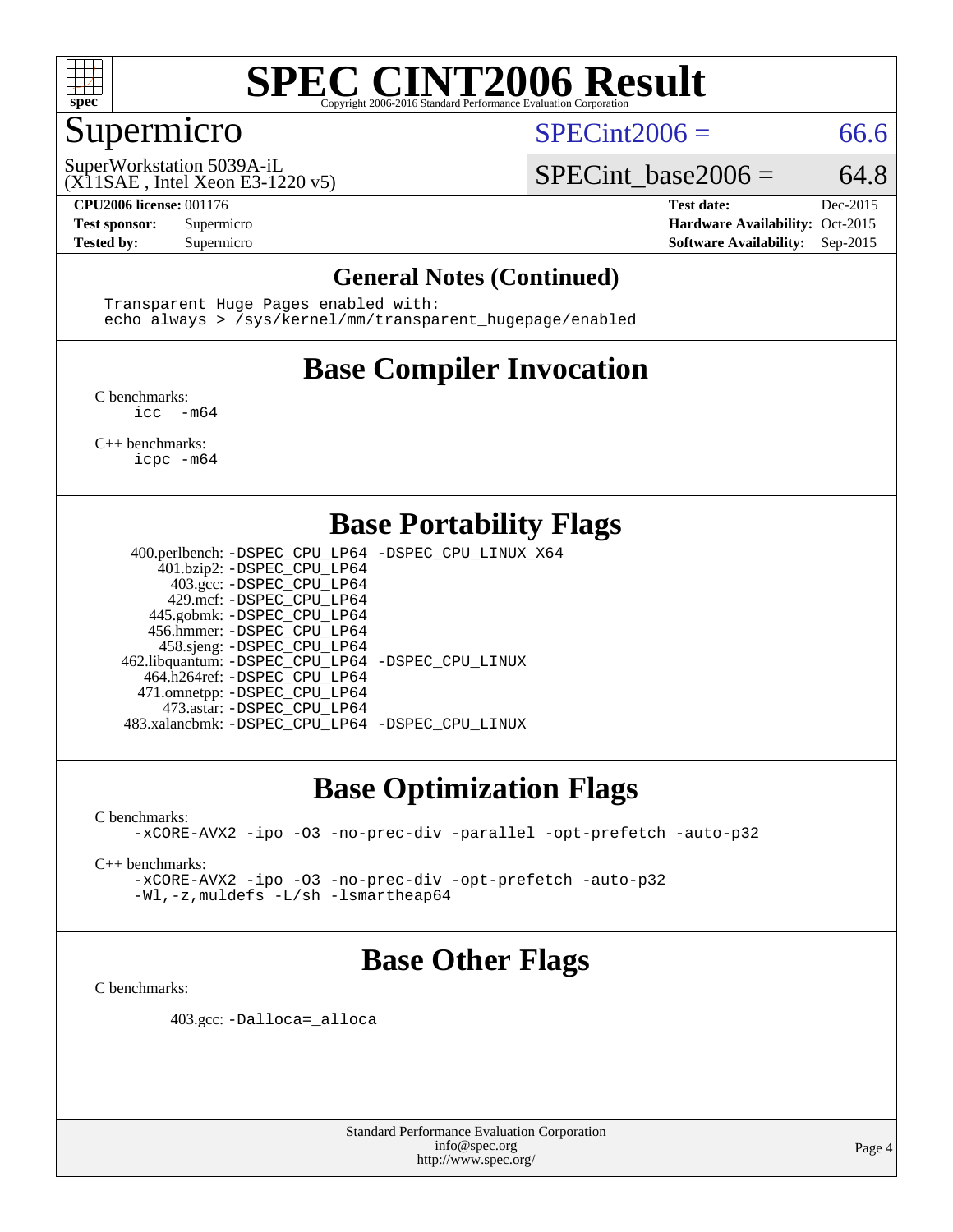

#### Supermicro

 $SPECint2006 = 66.6$  $SPECint2006 = 66.6$ 

(X11SAE , Intel Xeon E3-1220 v5) SuperWorkstation 5039A-iL

SPECint base2006 =  $64.8$ 

**[CPU2006 license:](http://www.spec.org/auto/cpu2006/Docs/result-fields.html#CPU2006license)** 001176 **[Test date:](http://www.spec.org/auto/cpu2006/Docs/result-fields.html#Testdate)** Dec-2015 **[Test sponsor:](http://www.spec.org/auto/cpu2006/Docs/result-fields.html#Testsponsor)** Supermicro **[Hardware Availability:](http://www.spec.org/auto/cpu2006/Docs/result-fields.html#HardwareAvailability)** Oct-2015 **[Tested by:](http://www.spec.org/auto/cpu2006/Docs/result-fields.html#Testedby)** Supermicro **Supermicro [Software Availability:](http://www.spec.org/auto/cpu2006/Docs/result-fields.html#SoftwareAvailability)** Sep-2015

### **[Peak Compiler Invocation](http://www.spec.org/auto/cpu2006/Docs/result-fields.html#PeakCompilerInvocation)**

[C benchmarks \(except as noted below\)](http://www.spec.org/auto/cpu2006/Docs/result-fields.html#Cbenchmarksexceptasnotedbelow): [icc -m64](http://www.spec.org/cpu2006/results/res2016q1/cpu2006-20160106-38581.flags.html#user_CCpeak_intel_icc_64bit_f346026e86af2a669e726fe758c88044)

400.perlbench: [icc -m32 -L/opt/intel/compilers\\_and\\_libraries\\_2016/linux/compiler/lib/ia32\\_lin](http://www.spec.org/cpu2006/results/res2016q1/cpu2006-20160106-38581.flags.html#user_peakCCLD400_perlbench_intel_icc_e10256ba5924b668798078a321b0cb3f)

445.gobmk: [icc -m32 -L/opt/intel/compilers\\_and\\_libraries\\_2016/linux/compiler/lib/ia32\\_lin](http://www.spec.org/cpu2006/results/res2016q1/cpu2006-20160106-38581.flags.html#user_peakCCLD445_gobmk_intel_icc_e10256ba5924b668798078a321b0cb3f)

[C++ benchmarks \(except as noted below\):](http://www.spec.org/auto/cpu2006/Docs/result-fields.html#CXXbenchmarksexceptasnotedbelow)

[icpc -m32 -L/opt/intel/compilers\\_and\\_libraries\\_2016/linux/compiler/lib/ia32\\_lin](http://www.spec.org/cpu2006/results/res2016q1/cpu2006-20160106-38581.flags.html#user_CXXpeak_intel_icpc_b4f50a394bdb4597aa5879c16bc3f5c5)

473.astar: [icpc -m64](http://www.spec.org/cpu2006/results/res2016q1/cpu2006-20160106-38581.flags.html#user_peakCXXLD473_astar_intel_icpc_64bit_fc66a5337ce925472a5c54ad6a0de310)

### **[Peak Portability Flags](http://www.spec.org/auto/cpu2006/Docs/result-fields.html#PeakPortabilityFlags)**

 400.perlbench: [-D\\_FILE\\_OFFSET\\_BITS=64](http://www.spec.org/cpu2006/results/res2016q1/cpu2006-20160106-38581.flags.html#user_peakPORTABILITY400_perlbench_file_offset_bits_64_438cf9856305ebd76870a2c6dc2689ab) [-DSPEC\\_CPU\\_LINUX\\_IA32](http://www.spec.org/cpu2006/results/res2016q1/cpu2006-20160106-38581.flags.html#b400.perlbench_peakCPORTABILITY_DSPEC_CPU_LINUX_IA32) 401.bzip2: [-DSPEC\\_CPU\\_LP64](http://www.spec.org/cpu2006/results/res2016q1/cpu2006-20160106-38581.flags.html#suite_peakPORTABILITY401_bzip2_DSPEC_CPU_LP64) 403.gcc: [-DSPEC\\_CPU\\_LP64](http://www.spec.org/cpu2006/results/res2016q1/cpu2006-20160106-38581.flags.html#suite_peakPORTABILITY403_gcc_DSPEC_CPU_LP64) 429.mcf: [-DSPEC\\_CPU\\_LP64](http://www.spec.org/cpu2006/results/res2016q1/cpu2006-20160106-38581.flags.html#suite_peakPORTABILITY429_mcf_DSPEC_CPU_LP64) 445.gobmk: [-D\\_FILE\\_OFFSET\\_BITS=64](http://www.spec.org/cpu2006/results/res2016q1/cpu2006-20160106-38581.flags.html#user_peakPORTABILITY445_gobmk_file_offset_bits_64_438cf9856305ebd76870a2c6dc2689ab) 456.hmmer: [-DSPEC\\_CPU\\_LP64](http://www.spec.org/cpu2006/results/res2016q1/cpu2006-20160106-38581.flags.html#suite_peakPORTABILITY456_hmmer_DSPEC_CPU_LP64) 458.sjeng: [-DSPEC\\_CPU\\_LP64](http://www.spec.org/cpu2006/results/res2016q1/cpu2006-20160106-38581.flags.html#suite_peakPORTABILITY458_sjeng_DSPEC_CPU_LP64) 462.libquantum: [-DSPEC\\_CPU\\_LP64](http://www.spec.org/cpu2006/results/res2016q1/cpu2006-20160106-38581.flags.html#suite_peakPORTABILITY462_libquantum_DSPEC_CPU_LP64) [-DSPEC\\_CPU\\_LINUX](http://www.spec.org/cpu2006/results/res2016q1/cpu2006-20160106-38581.flags.html#b462.libquantum_peakCPORTABILITY_DSPEC_CPU_LINUX) 464.h264ref: [-DSPEC\\_CPU\\_LP64](http://www.spec.org/cpu2006/results/res2016q1/cpu2006-20160106-38581.flags.html#suite_peakPORTABILITY464_h264ref_DSPEC_CPU_LP64) 471.omnetpp: [-D\\_FILE\\_OFFSET\\_BITS=64](http://www.spec.org/cpu2006/results/res2016q1/cpu2006-20160106-38581.flags.html#user_peakPORTABILITY471_omnetpp_file_offset_bits_64_438cf9856305ebd76870a2c6dc2689ab) 473.astar: [-DSPEC\\_CPU\\_LP64](http://www.spec.org/cpu2006/results/res2016q1/cpu2006-20160106-38581.flags.html#suite_peakPORTABILITY473_astar_DSPEC_CPU_LP64) 483.xalancbmk: [-D\\_FILE\\_OFFSET\\_BITS=64](http://www.spec.org/cpu2006/results/res2016q1/cpu2006-20160106-38581.flags.html#user_peakPORTABILITY483_xalancbmk_file_offset_bits_64_438cf9856305ebd76870a2c6dc2689ab) [-DSPEC\\_CPU\\_LINUX](http://www.spec.org/cpu2006/results/res2016q1/cpu2006-20160106-38581.flags.html#b483.xalancbmk_peakCXXPORTABILITY_DSPEC_CPU_LINUX)

### **[Peak Optimization Flags](http://www.spec.org/auto/cpu2006/Docs/result-fields.html#PeakOptimizationFlags)**

[C benchmarks](http://www.spec.org/auto/cpu2006/Docs/result-fields.html#Cbenchmarks):

```
 400.perlbench: -xCORE-AVX2(pass 2) -prof-gen:threadsafe(pass 1)
-no-prec-div(pass 2)-par-num-threads=1(pass 1) -prof-use(pass 2) -opt-prefetch
-ansi-alias
```
 401.bzip2: [-xCORE-AVX2](http://www.spec.org/cpu2006/results/res2016q1/cpu2006-20160106-38581.flags.html#user_peakPASS2_CFLAGSPASS2_LDCFLAGS401_bzip2_f-xAVX2_5f5fc0cbe2c9f62c816d3e45806c70d7)(pass 2) [-prof-gen:threadsafe](http://www.spec.org/cpu2006/results/res2016q1/cpu2006-20160106-38581.flags.html#user_peakPASS1_CFLAGSPASS1_LDCFLAGS401_bzip2_prof_gen_21a26eb79f378b550acd7bec9fe4467a)(pass 1)  $-i\text{po}(pass 2) -03(pass 2) -no-prec-div$  $-i\text{po}(pass 2) -03(pass 2) -no-prec-div$ [-par-num-threads=1](http://www.spec.org/cpu2006/results/res2016q1/cpu2006-20160106-38581.flags.html#user_peakPASS1_CFLAGSPASS1_LDCFLAGS401_bzip2_par_num_threads_786a6ff141b4e9e90432e998842df6c2)(pass 1) [-prof-use](http://www.spec.org/cpu2006/results/res2016q1/cpu2006-20160106-38581.flags.html#user_peakPASS2_CFLAGSPASS2_LDCFLAGS401_bzip2_prof_use_bccf7792157ff70d64e32fe3e1250b55)(pass 2) [-auto-ilp32](http://www.spec.org/cpu2006/results/res2016q1/cpu2006-20160106-38581.flags.html#user_peakCOPTIMIZE401_bzip2_f-auto-ilp32) [-opt-prefetch](http://www.spec.org/cpu2006/results/res2016q1/cpu2006-20160106-38581.flags.html#user_peakCOPTIMIZE401_bzip2_f-opt-prefetch) [-ansi-alias](http://www.spec.org/cpu2006/results/res2016q1/cpu2006-20160106-38581.flags.html#user_peakCOPTIMIZE401_bzip2_f-ansi-alias)

 403.gcc: [-xCORE-AVX2](http://www.spec.org/cpu2006/results/res2016q1/cpu2006-20160106-38581.flags.html#user_peakCOPTIMIZE403_gcc_f-xAVX2_5f5fc0cbe2c9f62c816d3e45806c70d7) [-ipo](http://www.spec.org/cpu2006/results/res2016q1/cpu2006-20160106-38581.flags.html#user_peakCOPTIMIZE403_gcc_f-ipo) [-O3](http://www.spec.org/cpu2006/results/res2016q1/cpu2006-20160106-38581.flags.html#user_peakCOPTIMIZE403_gcc_f-O3) [-no-prec-div](http://www.spec.org/cpu2006/results/res2016q1/cpu2006-20160106-38581.flags.html#user_peakCOPTIMIZE403_gcc_f-no-prec-div) [-inline-calloc](http://www.spec.org/cpu2006/results/res2016q1/cpu2006-20160106-38581.flags.html#user_peakCOPTIMIZE403_gcc_f-inline-calloc) [-opt-malloc-options=3](http://www.spec.org/cpu2006/results/res2016q1/cpu2006-20160106-38581.flags.html#user_peakCOPTIMIZE403_gcc_f-opt-malloc-options_13ab9b803cf986b4ee62f0a5998c2238) [-auto-ilp32](http://www.spec.org/cpu2006/results/res2016q1/cpu2006-20160106-38581.flags.html#user_peakCOPTIMIZE403_gcc_f-auto-ilp32)

 429.mcf: [-xCORE-AVX2](http://www.spec.org/cpu2006/results/res2016q1/cpu2006-20160106-38581.flags.html#user_peakCOPTIMIZE429_mcf_f-xAVX2_5f5fc0cbe2c9f62c816d3e45806c70d7) [-ipo](http://www.spec.org/cpu2006/results/res2016q1/cpu2006-20160106-38581.flags.html#user_peakCOPTIMIZE429_mcf_f-ipo) [-O3](http://www.spec.org/cpu2006/results/res2016q1/cpu2006-20160106-38581.flags.html#user_peakCOPTIMIZE429_mcf_f-O3) [-no-prec-div](http://www.spec.org/cpu2006/results/res2016q1/cpu2006-20160106-38581.flags.html#user_peakCOPTIMIZE429_mcf_f-no-prec-div) [-parallel](http://www.spec.org/cpu2006/results/res2016q1/cpu2006-20160106-38581.flags.html#user_peakCOPTIMIZE429_mcf_f-parallel) [-opt-prefetch](http://www.spec.org/cpu2006/results/res2016q1/cpu2006-20160106-38581.flags.html#user_peakCOPTIMIZE429_mcf_f-opt-prefetch) [-auto-p32](http://www.spec.org/cpu2006/results/res2016q1/cpu2006-20160106-38581.flags.html#user_peakCOPTIMIZE429_mcf_f-auto-p32)

Continued on next page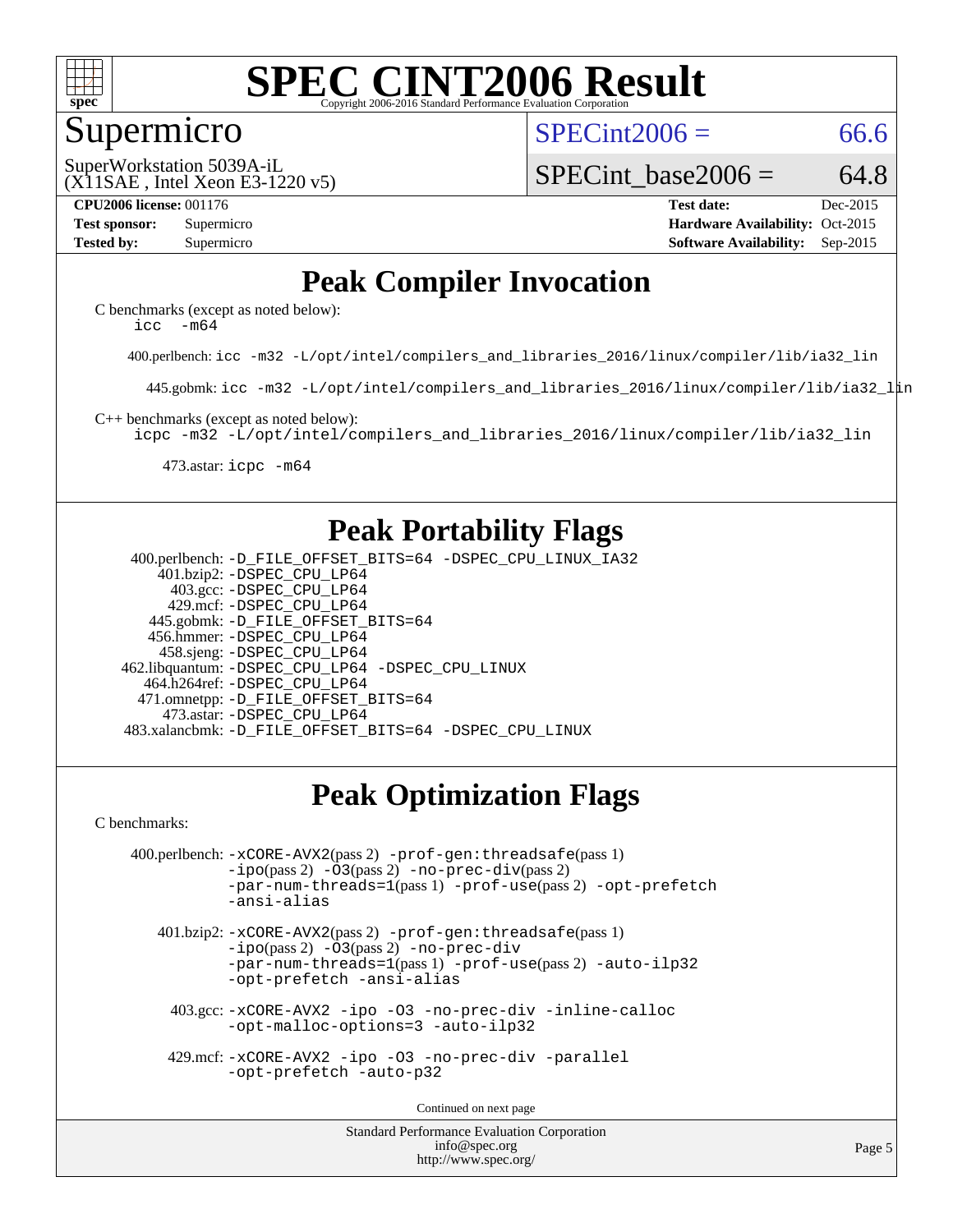

## Supermicro

 $SPECint2006 = 66.6$  $SPECint2006 = 66.6$ 

(X11SAE , Intel Xeon E3-1220 v5) SuperWorkstation 5039A-iL

SPECint base2006 =  $64.8$ 

**[CPU2006 license:](http://www.spec.org/auto/cpu2006/Docs/result-fields.html#CPU2006license)** 001176 **[Test date:](http://www.spec.org/auto/cpu2006/Docs/result-fields.html#Testdate)** Dec-2015

| <b>Test sponsor:</b> | Supermicro |
|----------------------|------------|
| <b>Tested by:</b>    | Supermicro |

**[Hardware Availability:](http://www.spec.org/auto/cpu2006/Docs/result-fields.html#HardwareAvailability)** Oct-2015 **[Software Availability:](http://www.spec.org/auto/cpu2006/Docs/result-fields.html#SoftwareAvailability)** Sep-2015

### **[Peak Optimization Flags \(Continued\)](http://www.spec.org/auto/cpu2006/Docs/result-fields.html#PeakOptimizationFlags)**

 445.gobmk: [-xCORE-AVX2](http://www.spec.org/cpu2006/results/res2016q1/cpu2006-20160106-38581.flags.html#user_peakPASS2_CFLAGSPASS2_LDCFLAGS445_gobmk_f-xAVX2_5f5fc0cbe2c9f62c816d3e45806c70d7)(pass 2) [-prof-gen:threadsafe](http://www.spec.org/cpu2006/results/res2016q1/cpu2006-20160106-38581.flags.html#user_peakPASS1_CFLAGSPASS1_LDCFLAGS445_gobmk_prof_gen_21a26eb79f378b550acd7bec9fe4467a)(pass 1) [-prof-use](http://www.spec.org/cpu2006/results/res2016q1/cpu2006-20160106-38581.flags.html#user_peakPASS2_CFLAGSPASS2_LDCFLAGS445_gobmk_prof_use_bccf7792157ff70d64e32fe3e1250b55)(pass 2) [-par-num-threads=1](http://www.spec.org/cpu2006/results/res2016q1/cpu2006-20160106-38581.flags.html#user_peakPASS1_CFLAGSPASS1_LDCFLAGS445_gobmk_par_num_threads_786a6ff141b4e9e90432e998842df6c2)(pass 1) [-ansi-alias](http://www.spec.org/cpu2006/results/res2016q1/cpu2006-20160106-38581.flags.html#user_peakCOPTIMIZE445_gobmk_f-ansi-alias)

456.hmmer: basepeak = yes

 458.sjeng: [-xCORE-AVX2](http://www.spec.org/cpu2006/results/res2016q1/cpu2006-20160106-38581.flags.html#user_peakPASS2_CFLAGSPASS2_LDCFLAGS458_sjeng_f-xAVX2_5f5fc0cbe2c9f62c816d3e45806c70d7)(pass 2) [-prof-gen:threadsafe](http://www.spec.org/cpu2006/results/res2016q1/cpu2006-20160106-38581.flags.html#user_peakPASS1_CFLAGSPASS1_LDCFLAGS458_sjeng_prof_gen_21a26eb79f378b550acd7bec9fe4467a)(pass 1)  $-ipo(pass 2) -\overline{O3(pass 2)}$  $-ipo(pass 2) -\overline{O3(pass 2)}$  [-no-prec-div](http://www.spec.org/cpu2006/results/res2016q1/cpu2006-20160106-38581.flags.html#user_peakPASS2_CFLAGSPASS2_LDCFLAGS458_sjeng_f-no-prec-div)(pass 2) [-par-num-threads=1](http://www.spec.org/cpu2006/results/res2016q1/cpu2006-20160106-38581.flags.html#user_peakPASS1_CFLAGSPASS1_LDCFLAGS458_sjeng_par_num_threads_786a6ff141b4e9e90432e998842df6c2)(pass 1) [-prof-use](http://www.spec.org/cpu2006/results/res2016q1/cpu2006-20160106-38581.flags.html#user_peakPASS2_CFLAGSPASS2_LDCFLAGS458_sjeng_prof_use_bccf7792157ff70d64e32fe3e1250b55)(pass 2) [-unroll4](http://www.spec.org/cpu2006/results/res2016q1/cpu2006-20160106-38581.flags.html#user_peakCOPTIMIZE458_sjeng_f-unroll_4e5e4ed65b7fd20bdcd365bec371b81f)

 $462$ .libquantum: basepeak = yes

 $464.h264$ ref: basepeak = yes

[C++ benchmarks:](http://www.spec.org/auto/cpu2006/Docs/result-fields.html#CXXbenchmarks)

```
 471.omnetpp: -xCORE-AVX2(pass 2) -prof-gen:threadsafe(pass 1)
-i\text{po}(pass 2) -03(pass 2) -no-prec-div(pass 2)-par-num-threads=1(pass 1) -prof-use(pass 2)
-opt-ra-region-strategy=block -ansi-alias
-Wl,-z,muldefs -L/sh -lsmartheap
```
 473.astar: [-xCORE-AVX2](http://www.spec.org/cpu2006/results/res2016q1/cpu2006-20160106-38581.flags.html#user_peakCXXOPTIMIZE473_astar_f-xAVX2_5f5fc0cbe2c9f62c816d3e45806c70d7) [-ipo](http://www.spec.org/cpu2006/results/res2016q1/cpu2006-20160106-38581.flags.html#user_peakCXXOPTIMIZE473_astar_f-ipo) [-O3](http://www.spec.org/cpu2006/results/res2016q1/cpu2006-20160106-38581.flags.html#user_peakCXXOPTIMIZE473_astar_f-O3) [-no-prec-div](http://www.spec.org/cpu2006/results/res2016q1/cpu2006-20160106-38581.flags.html#user_peakCXXOPTIMIZE473_astar_f-no-prec-div) [-opt-prefetch](http://www.spec.org/cpu2006/results/res2016q1/cpu2006-20160106-38581.flags.html#user_peakCXXOPTIMIZE473_astar_f-opt-prefetch) [-auto-p32](http://www.spec.org/cpu2006/results/res2016q1/cpu2006-20160106-38581.flags.html#user_peakCXXOPTIMIZE473_astar_f-auto-p32) [-Wl,-z,muldefs](http://www.spec.org/cpu2006/results/res2016q1/cpu2006-20160106-38581.flags.html#user_peakEXTRA_LDFLAGS473_astar_link_force_multiple1_74079c344b956b9658436fd1b6dd3a8a) [-L/sh -lsmartheap64](http://www.spec.org/cpu2006/results/res2016q1/cpu2006-20160106-38581.flags.html#user_peakEXTRA_LIBS473_astar_SmartHeap64_ed4ef857ce90951921efb0d91eb88472)

 483.xalancbmk: [-xCORE-AVX2](http://www.spec.org/cpu2006/results/res2016q1/cpu2006-20160106-38581.flags.html#user_peakCXXOPTIMIZE483_xalancbmk_f-xAVX2_5f5fc0cbe2c9f62c816d3e45806c70d7) [-ipo](http://www.spec.org/cpu2006/results/res2016q1/cpu2006-20160106-38581.flags.html#user_peakCXXOPTIMIZE483_xalancbmk_f-ipo) [-O3](http://www.spec.org/cpu2006/results/res2016q1/cpu2006-20160106-38581.flags.html#user_peakCXXOPTIMIZE483_xalancbmk_f-O3) [-no-prec-div](http://www.spec.org/cpu2006/results/res2016q1/cpu2006-20160106-38581.flags.html#user_peakCXXOPTIMIZE483_xalancbmk_f-no-prec-div) [-opt-prefetch](http://www.spec.org/cpu2006/results/res2016q1/cpu2006-20160106-38581.flags.html#user_peakCXXOPTIMIZE483_xalancbmk_f-opt-prefetch) [-ansi-alias](http://www.spec.org/cpu2006/results/res2016q1/cpu2006-20160106-38581.flags.html#user_peakCXXOPTIMIZE483_xalancbmk_f-ansi-alias) [-Wl,-z,muldefs](http://www.spec.org/cpu2006/results/res2016q1/cpu2006-20160106-38581.flags.html#user_peakEXTRA_LDFLAGS483_xalancbmk_link_force_multiple1_74079c344b956b9658436fd1b6dd3a8a) [-L/sh -lsmartheap](http://www.spec.org/cpu2006/results/res2016q1/cpu2006-20160106-38581.flags.html#user_peakEXTRA_LIBS483_xalancbmk_SmartHeap_32f6c82aa1ed9c52345d30cf6e4a0499)

### **[Peak Other Flags](http://www.spec.org/auto/cpu2006/Docs/result-fields.html#PeakOtherFlags)**

[C benchmarks](http://www.spec.org/auto/cpu2006/Docs/result-fields.html#Cbenchmarks):

403.gcc: [-Dalloca=\\_alloca](http://www.spec.org/cpu2006/results/res2016q1/cpu2006-20160106-38581.flags.html#b403.gcc_peakEXTRA_CFLAGS_Dalloca_be3056838c12de2578596ca5467af7f3)

The flags files that were used to format this result can be browsed at <http://www.spec.org/cpu2006/flags/Intel-ic16.0-official-linux64.html>

<http://www.spec.org/cpu2006/flags/Supermicro-Platform-Settings-V1.2-revH.html>

You can also download the XML flags sources by saving the following links: <http://www.spec.org/cpu2006/flags/Intel-ic16.0-official-linux64.xml> <http://www.spec.org/cpu2006/flags/Supermicro-Platform-Settings-V1.2-revH.xml>